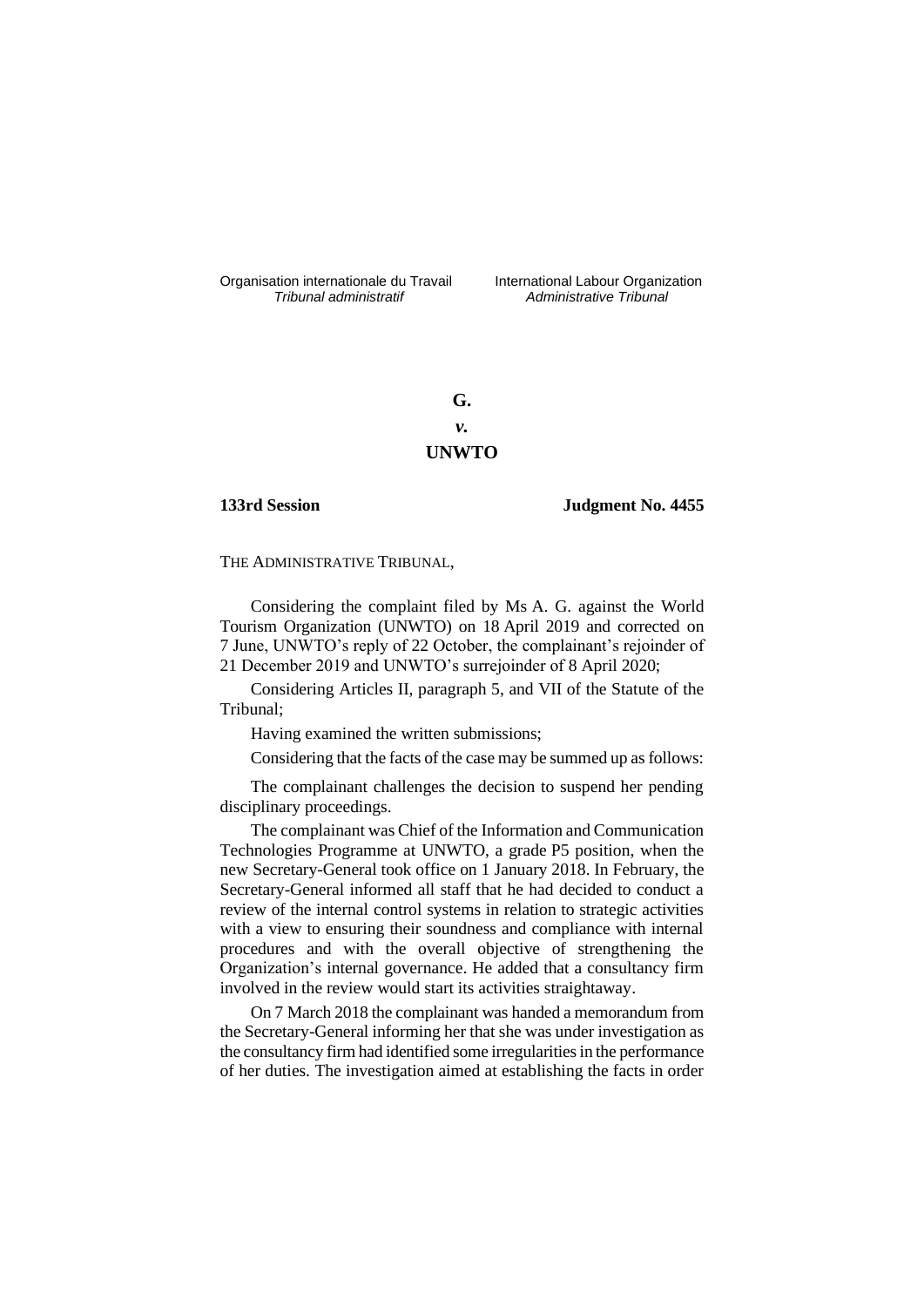to determine whether she had engaged in unsatisfactory conduct that could amount to misconduct. An investigation report would be submitted to the Secretary-General and he would decide whether to close the investigation, to initiate disciplinary proceedings or to take any other managerial decision as necessary. The complainant was heard by the consultancy firm a few minutes later. At the end of the interview, she was given five days to submit a written response to the allegations discussed during the interview. She received the transcript of the interview only on 19 March, that is to say after the deadline to submit her written response.

On 4 May the complainant was handed a memorandum of the same day from the Secretary-General informing her that, on the basis of the report of the consultancy firm, he had identified sufficient factual basis indicating that she had engaged in unsatisfactory conduct. He provided details of the established facts that were contrary to applicable rules; these facts had occurred between 2009 and 2018. He indicated that the sanction of summary dismissal was envisaged and that, in light of that envisaged sanction, the seriousness of the allegations, and her position as Chief of a highly sensitive security area, the complainant was suspended with pay with immediate effect. He stressed that this was not a disciplinary measure. The complainant was asked to leave the premises immediately and to return any equipment belonging to UNWTO.

On 16 May the complainant submitted a protest to the Secretary-General against the decision to suspend her. The Secretary-General rejected her protest on 15 June, thus maintaining the suspension decision. He stated that there was evidence of several wrongful actions on her part and that the suspension was justified by the high risk that her continuance in service presented not only for the Organization but also for the integrity of on-going investigations and disciplinary proceedings. The complainant subsequently filed an appeal with the Joint Appeals Committee (JAC) challenging the decision of 16 May.

Having heard the complainant, the JAC issued its report on 8 November 2018. It concluded that the contested decision was taken in accordance with the applicable Staff Rules and Regulations. On 12 December the JAC replied to the Human Resources' request for clarifications on its report of 8 November 2018.

In the meantime, on 13 July 2018, the complainant was summarily dismissed.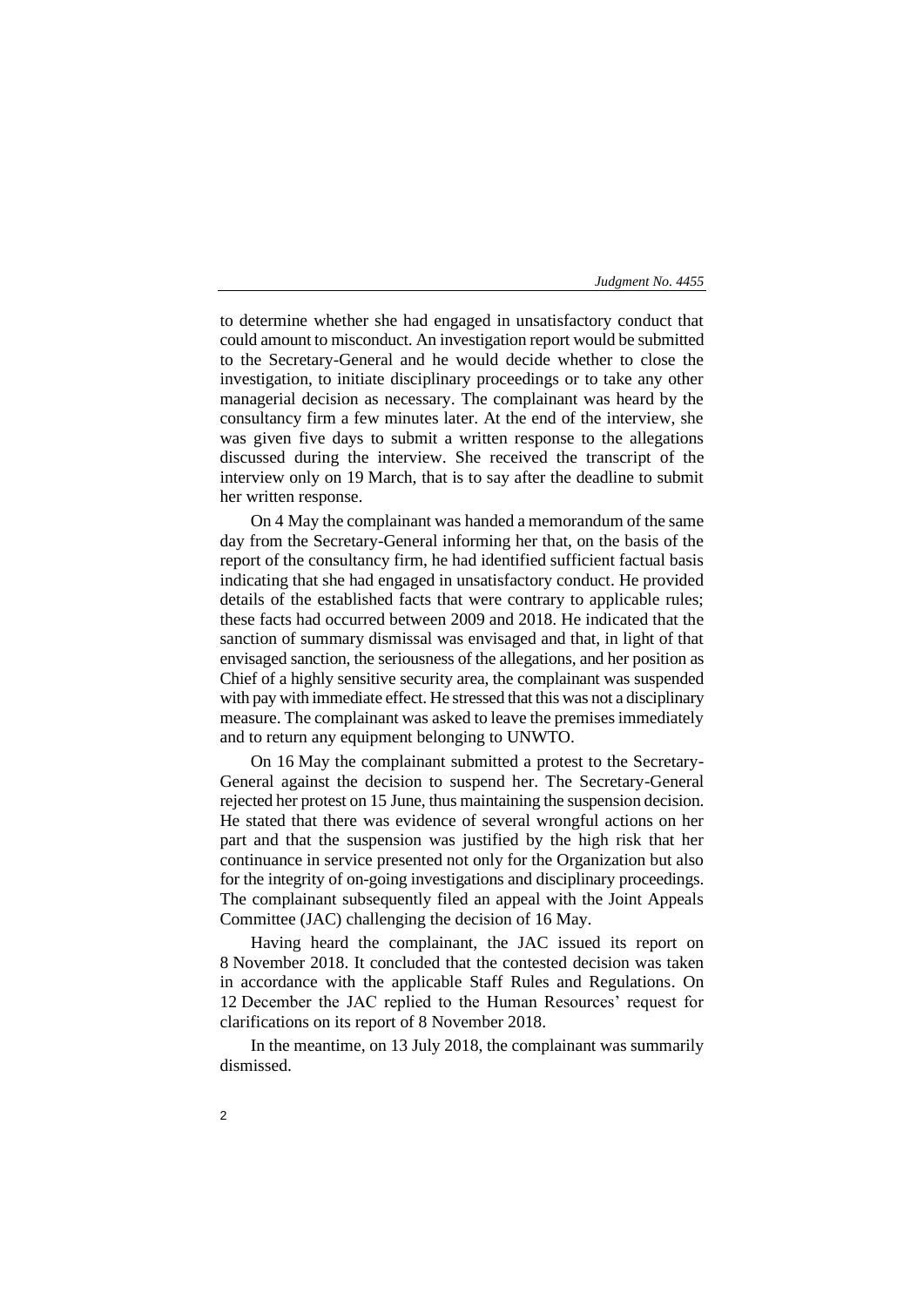On 17 January 2019 the Secretary-General informed the complainant that, based on the JAC's finding that the suspension decision had been adopted in accordance with applicable rules, he had decided to reject her appeal in its entirety. That is the impugned decision.

The complainant asks the Tribunal to set aside the impugned decision, to order her reinstatement to her post and to award her material and moral damages. She also seeks costs in the amount of 20,000 euros.

UNWTO argues that the claims relating to the award of damages, in particular material damages, are irreceivable for failure to exhaust internal means of redress. It asks the Tribunal to dismiss the complaint in its entirety as unfounded.

# CONSIDERATIONS

1. The complainant was, at relevant times, the Chief of the Information and Communication Technologies Programme on the staff of UNWTO until her summary dismissal on 13 July 2018. This complaint concerns the decision to suspend her with pay on 4 May 2018.

2. The complainant seeks the joinder of this complaint with her second complaint, impugning the decision to summarily dismiss her. The joinder is opposed by UNWTO. While the facts in these two complaints are part of the same continuum of events, the legal issues raised are quite discrete. Accordingly, the complaints will not be joined (see, for example, Judgment 4169, consideration 1).

3. The complainant requests an oral hearing under Article 12, paragraph 1, of the Tribunal's Rules. The Tribunal however notes that the parties have presented ample submissions and documents to permit the Tribunal to reach an informed decision on the case. The request for an oral hearing is therefore refused.

4. The Tribunal has considered another two complaints concerning the suspension of another staff member of UNWTO in the same period, and some of the commentary in the judgment concerning that other staff member (see Judgment 4452) is, to the extent relevant, repeated in this judgment.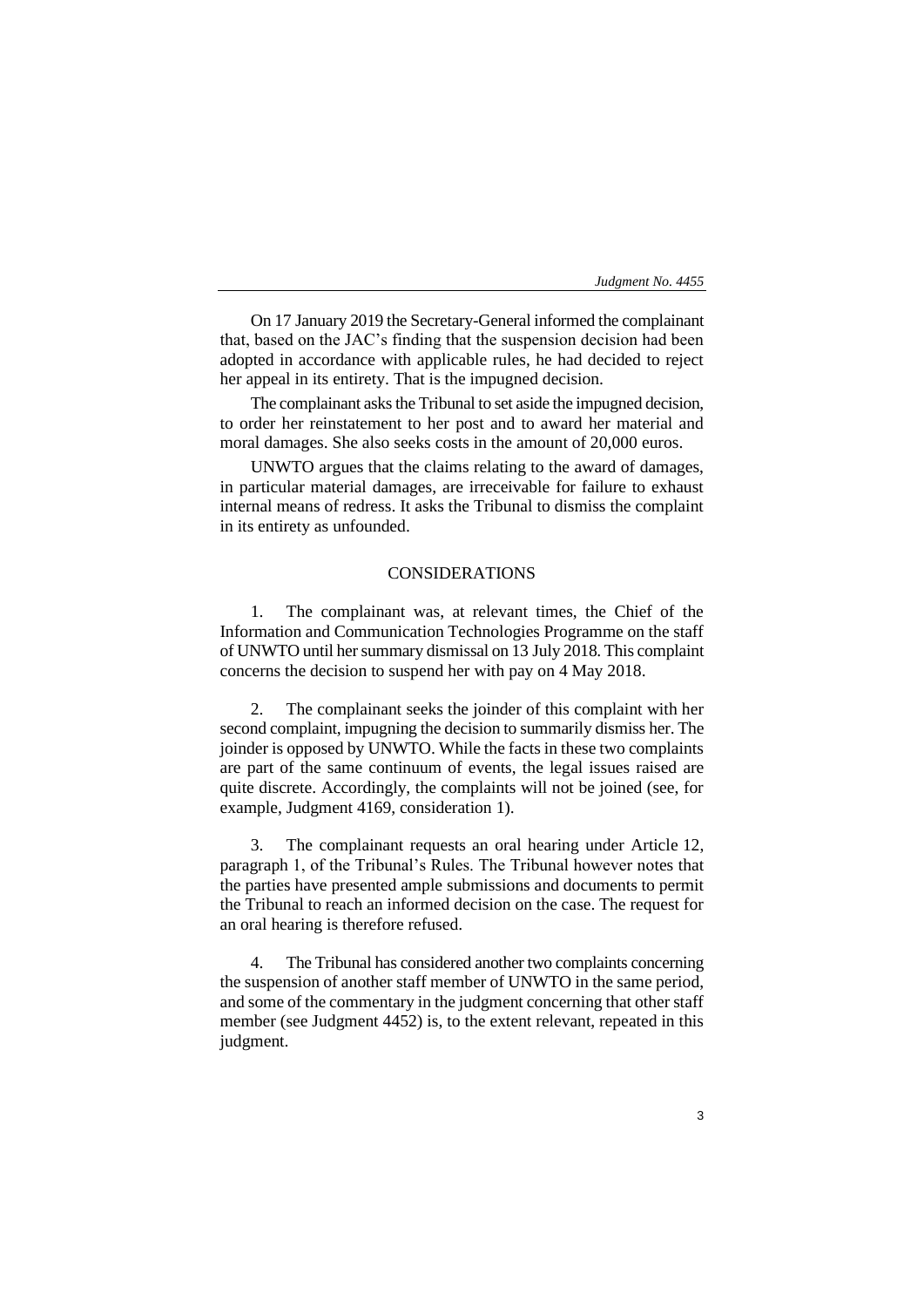5. The power to suspend an official was conferred on the Secretary-General of UNWTO by Staff Rule 29(1), which provided:

- "(a) If the Secretary-General considers, in circumstances that appear to call for the application of a sanction, that the continuance in service of the official concerned pending consideration of the matter may prejudice the service, he may suspend the official from his duties pending such consideration, the suspension being without prejudice to the rights of the official.
- (b) Suspension may be with or without salary provided that an official shall be suspended without salary only in cases that appear to call for the sanction of summary dismissal. If the official is not summarily dismissed, he shall be paid for any period of suspension without salary. If the official is summarily dismissed, the dismissal may be made effective as from the date of the suspension. For purposes of this Rule, 'salary' shall mean salary and allowances."

6. The power to suspend is enlivened when the Secretary-General considers, in the specified circumstances, that continuation in service of the official may prejudice the service. The power is founded on the opinion of the Secretary-General on the question of prejudice.

7. When the complainant was suspended with pay by memorandum dated 4 May 2018, the approach of the Secretary-General was, on its face, orthodox and in conformity with Staff Rule 29. First the Secretary-General said that a sanction was being considered and identified it as summary dismissal. Secondly the Secretary-General addressed the question of prejudice and gave a rational, albeit brief, explanation why the interests of the service may be prejudiced if the complainant continued in service.

8. The grounds for reviewing the exercise of the discretionary power to suspend are limited to questions of whether the decision was taken without authority, in breach of a rule of form or procedure, was based on an error of fact or law, involved an essential fact being overlooked or constituted an abuse of authority (see, for example, Judgment 2365, consideration 4(a)).

In her complaint brief, the complainant points to three matters which underpin a submission that the suspension with pay was not lawful. The first is that UNWTO breached its duty to provide a motivated decision. The second is that the disputed decision had been taken in breach of the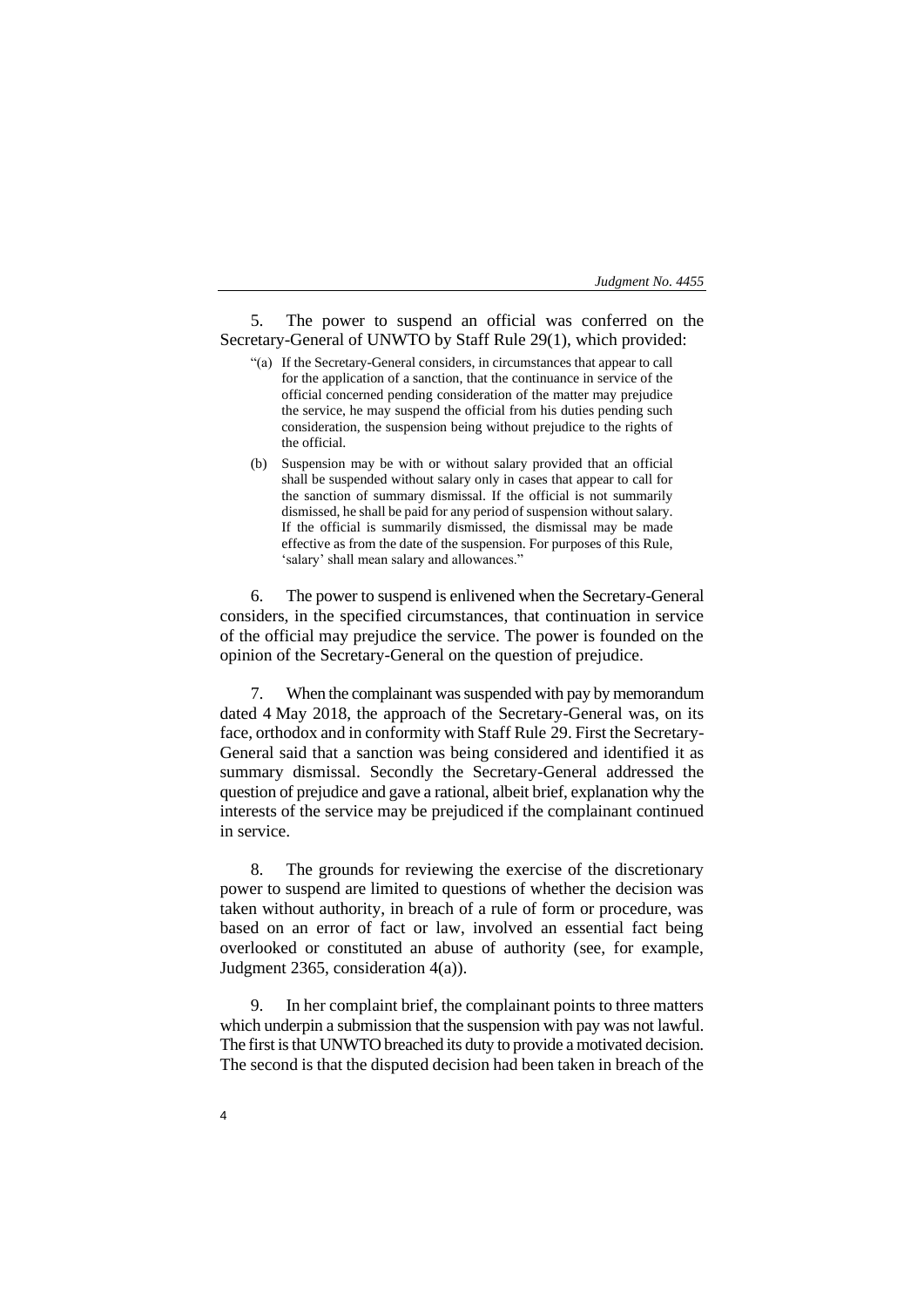Staff Rules. The third is that the decision to suspend was based on a flawed procedure.

10. The Tribunal addresses the first legal argument, namely that UNWTO breached its duty to provide a motivated decision. The complainant points to the report of the JAC of 8 November 2018, its recommendation which, in substance, was to dismiss the appeal, and the decision of the Secretary-General of 17 January 2019 to do so (the impugned decision in these proceedings). The complainant argues that the report of the JAC and the Secretary-General in the impugned decision provide no reasons. If true, in some cases, this has provided a basis for setting aside the impugned decision dismissing the internal appeal (see Judgment 3995, consideration 4).

11. However, there is an anterior issue, namely whether the complainant was provided with adequate reasons for the decision to suspend her with pay bearing in mind that suspension is a matter of some gravity (see Judgment 3496, consideration 2). As noted earlier, one relevant question arising under Staff Rule 29(1) for which reasons should be provided at least in case such as the present, is why the decisionmaker (the Secretary-General) concluded that continuation in service of the official may prejudice the service. Ordinarily the other question arising under Staff Rule 29(1), whether it is a case that appears to call for a sanction, can readily be answered by reference to the actual or pending charges and the then known or alleged facts. Generally, the source of those reasons can be a document other than the document communicating the decision and indeed can be what an official is told at a meeting (see, for example, Judgment 4037, consideration 7, and Judgment 3914, consideration 15).

12. The memorandum of 4 May 2018 contained not only the decision to suspend the complainant but also, in great detail, the charges and the factual circumstances relied on by the Administration to support the charges. There can be no doubt that this constituted the reasons why the Secretary-General concluded that circumstances existed that appeared to call for the application of a sanction for the purposes of Staff Rule 29(1). The reasons for that conclusion were adequately explained.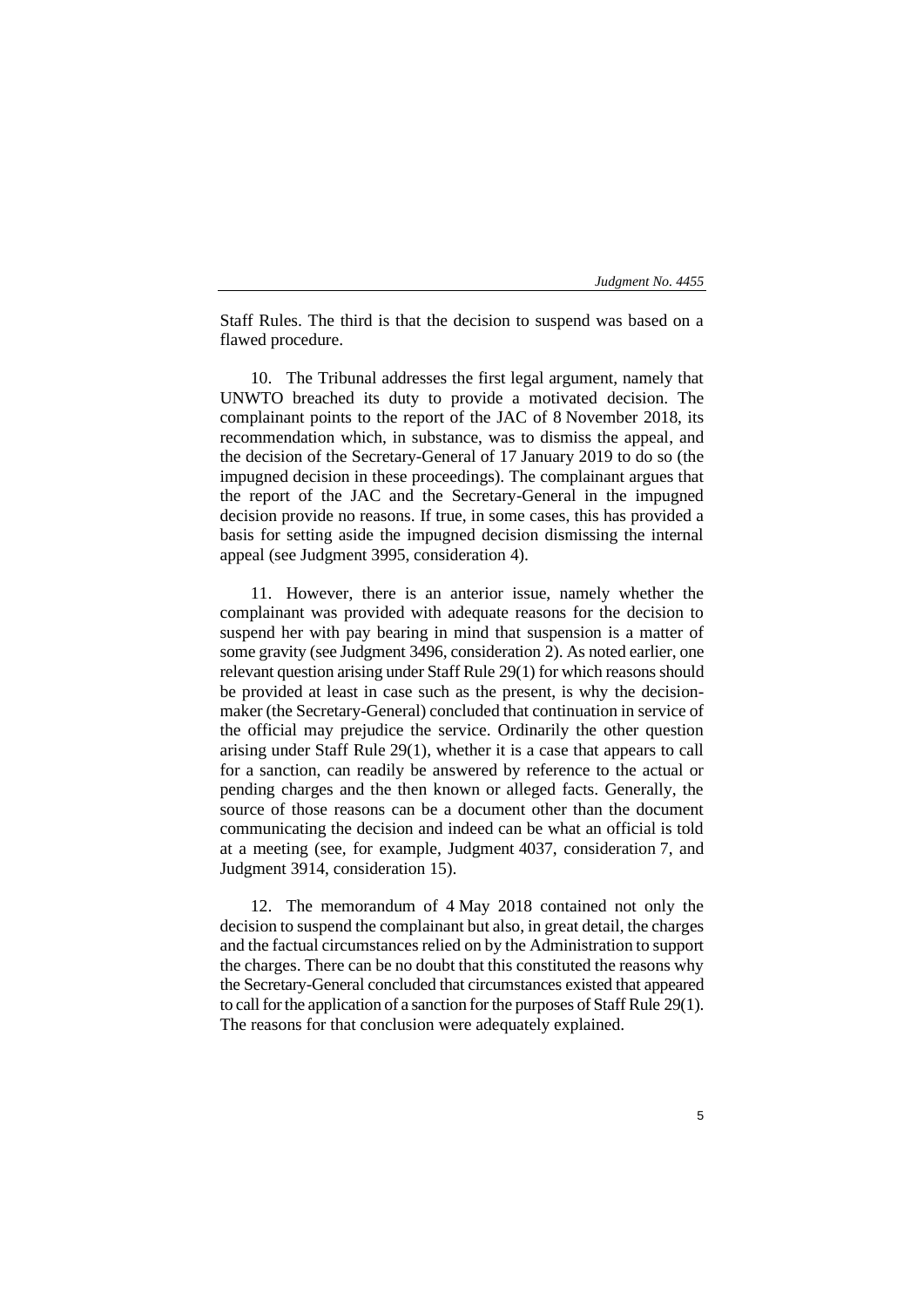13. As already noted, the Secretary-General addressed in that memorandum of 4 May 2018 the question of prejudice and gave a rational, albeit brief, explanation why the interests of the service may be prejudiced if the complainant continued in service. A further explanation was given in a memorandum of 15 June 2018 dealing with a contestation of the initial decision to suspend, in which the Secretary-General identified how prejudice might arise. Again, looking at these two documents, the reasons for the conclusion about prejudice were adequately explained.

14. The second legal argument, namely that the disputed decision had been taken in breach of the Staff Rules, is dealt with in the preceding considerations. In the result the first and second legal arguments should be rejected as unfounded.

15. The third legal argument is that the decision to suspend was based on a flawed procedure. The gravamen of the complainant's argument is that she received no effective forewarning of the charges on which the suspension was based nor was she given an opportunity to answer them before she was suspended. Additionally, she contests the lawfulness of the involvement of the consultancy firm in the initial investigation. The short answer to this argument is, in the main, found in Judgment 3138, consideration 10. The Tribunal observed:

"Suspension is an interim precautionary measure which, in principle, must be adopted urgently, and this will often make it impossible to invite the person concerned to express their opinion beforehand. However, this person's right to be heard must be exercised before the substantive decision is taken to impose a disciplinary sanction (see Judgment 2365, under  $4(a)$ ).

There is no general legal obligation on an organisation to give a member of staff an opportunity to contest a prospective decision to suspend her or him. Thus, there was no flawed procedure.

16. In the result, the complainant has not demonstrated that the decision to suspend her was legally flawed. Her complaint should be dismissed.

# DECISION

For the above reasons,

The complaint is dismissed.